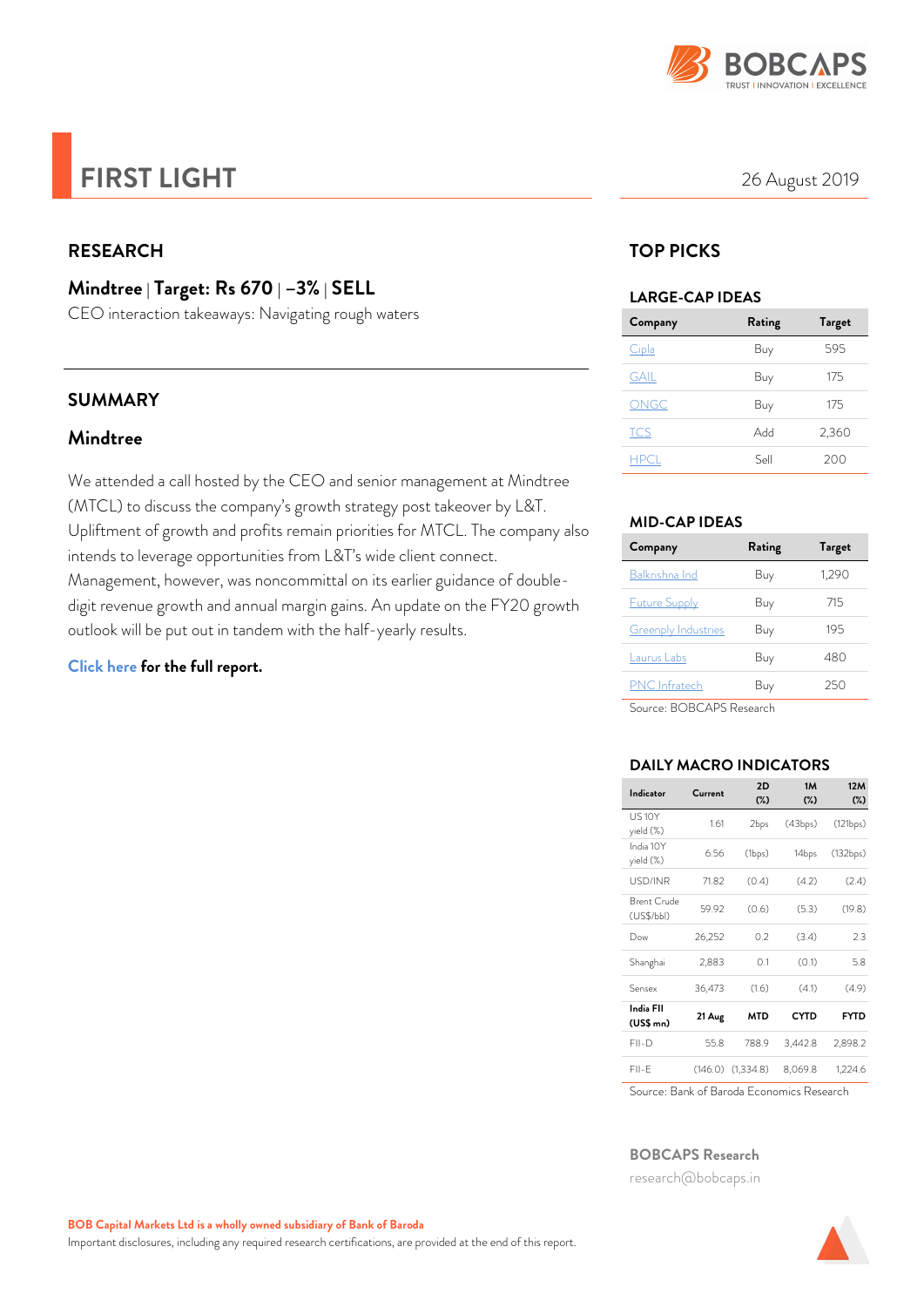

# *SELL*  TP: Rs 670 | 3% *MINDTREE* <sup>|</sup> IT Services | 23 August 2019

# *CEO interaction takeaways: Navigating rough waters*

*We attended a call hosted by the newly appointed CEO of Mindtree (MTCL) to discuss the company's growth strategy post takeover by L&T.*

**Prioritising growth and profitability:** Upliftment of growth and profits remain priorities for MTCL. The company also intends to leverage opportunities from L&T's wide client connect. Management, however, was noncommittal on its earlier guidance of double-digit revenue growth and annual margin gains. An update on the FY20 growth outlook will be put out in tandem with the halfyearly results.

*Key margin levers:* Management is counting on operating margin levers such as larger deals with a higher offshore component, employee pyramid correction and right pricing. We highlight that these initiatives innately play out over the medium-to-long term and thus may not deliver early margin benefits.

*Digital and talent strategy:* MTCL's long-term growth strategy hinges on accelerating growth in the digital business. On talent, the priority is to leverage existing leadership before considering lateral inductions.

*Client and employee outreach:* Building on the initiatives of new owner L&T, MTCL's newly appointed CEO Debashis Chatterjee is reaching out to top clients and employees as he endeavours to steer the company through an ungainly transition. His immediate focus is to connect with top clients to soothe apprehensions and simultaneously to align the company's top leadership with the rejigged growth plans.

*BOBCAPS view:* The hostile takeover and challenging transition phase can have protracted implications on MTCL's performance, in our view. The Jun'19 quarter already marked a loss of business momentum and profitability for the company (0.8% QoQ dollar revenue decline and 650bps QoQ EBIT margin contraction).

Further, contrary to Director SN Subrahmanyan's indication that MTCL's founders were cooperating with the leadership change, we note that the new CEO has assumed charge with no support from the exiting founders. We stay cautious on the stock and retain SELL on risk of further operational slippage.

# *Ruchi Burde*

research@bobcaps.in

| Ticker/Price     | MTCL IN/R <sub>s</sub> 693 |
|------------------|----------------------------|
| Market cap       | <b>US\$1.6bn</b>           |
| Shares o/s       | 164mn                      |
| 3M ADV           | US\$13.9mn                 |
| 52wk high/low    | Rs 1,184/Rs 652            |
| Promoter/FPI/DII | 13%/42%/45%                |
| Source: NSE      |                            |

### *KEY FINANCIALS*

| <b>Y/E 31 Mar</b>                 |        | FY20E FY21E FY22E |       |
|-----------------------------------|--------|-------------------|-------|
| Adj. net profit (Rs mn)           | 5,742  | 7,812             | 9,354 |
| Adj. EPS (Rs)                     | 34.9   | 474               | 56.8  |
| Adj. EPS growth (%)               | (23.9) | 36.0              | 19.7  |
| Adj. ROAE (%)                     | 16.5   | 20.2              | 21.4  |
| Adj. P/E (x)                      | 19.9   | 146               | 12.2  |
| EV/EBITDA(x)                      | 10.7   | 82                | 6.8   |
| Source: Company, BOBCAPS Research |        |                   |       |

#### *STOCK PERFORMANCE*



Source: NSE

*[Click here for our last detailed report](https://www.barodaetrade.com/reports/Mindtree-Q1FY20ResultReview18Jul19-Research.pdf)* 

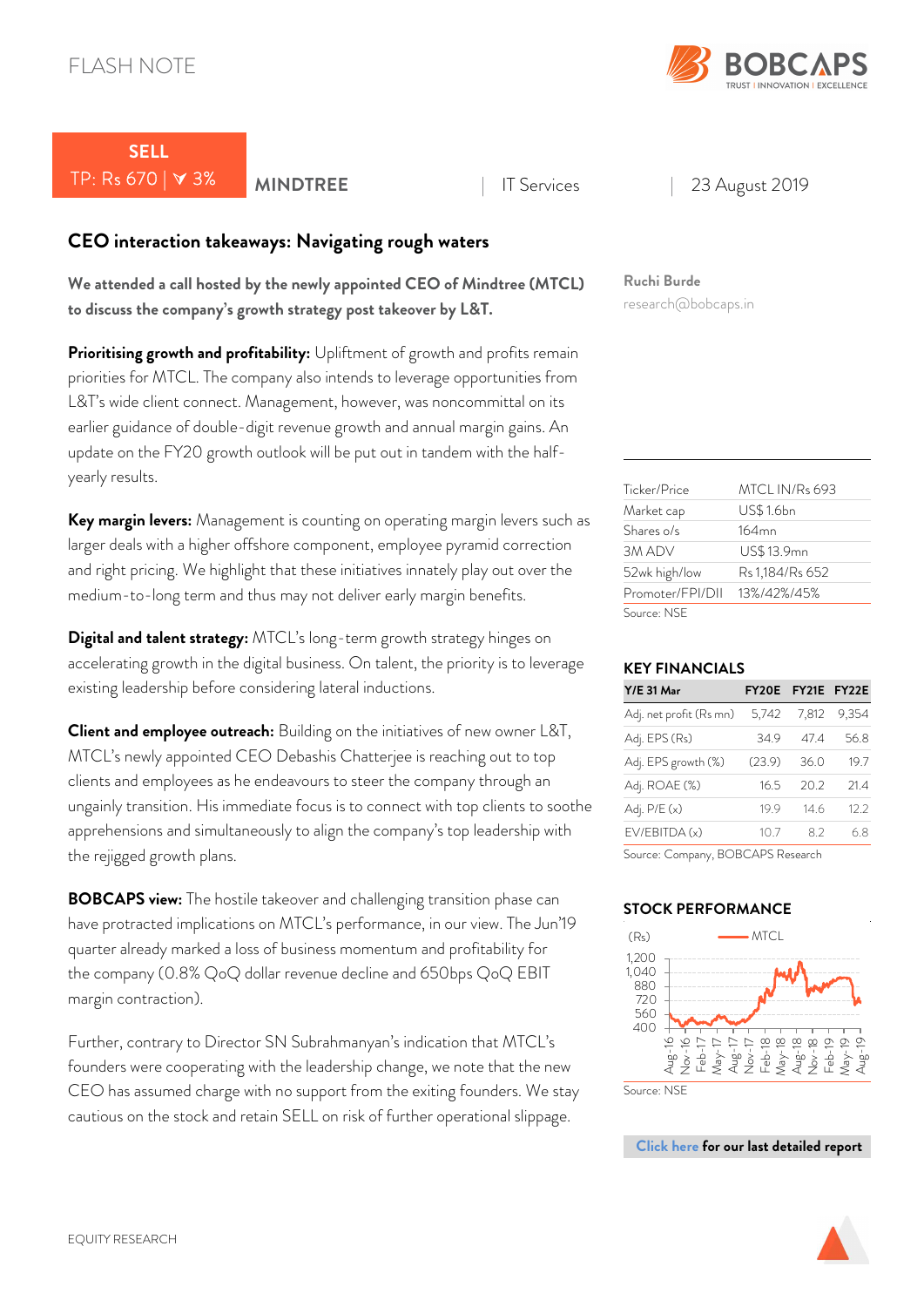

# *Disclaimer*

#### *Recommendations and Absolute returns (%) over 12 months*

*BUY –* Expected return >+15%

*ADD –* Expected return from >+5% to +15%

*REDUCE –* Expected return from -5% to +5%

*SELL –* Expected return <-5%

*Note:* Recommendation structure changed with effect from 1 January 2018 (Hold rating discontinued and replaced by Add / Reduce)

#### *Rating distribution*

As of 31 July 2019, out of 77 rated stocks in the BOB Capital Markets Limited (BOBCAPS) coverage universe, 44 have BUY ratings, 16 are rated ADD, 8 are rated REDUCE and 9 are rated SELL. None of these companies have been investment banking clients in the last 12 months.

#### *Analyst certification*

Each of the analysts mentioned in this research report certify, with respect to the sections of the report for which they are responsible, that (1) all of the views expressed in this report accurately reflect his/her personal views about the subject company or companies and its or their securities, and (2) no part of his/her compensation was, is, or will be, directly or indirectly, related to the specific recommendation(s) or view(s) in this report. Analysts are not registered as research analysts by FINRA and are not associated persons of BOBCAPS.

#### *Important disclosures*

This product is a compilation of previously published research notes. To view the complete report along with the associated Analyst certifications and Company-specific disclosures, please click on the hyperlink accompanying each excerpt.

#### *General disclaimers*

BOBCAPS is engaged in the business of Institutional Stock Broking and Investment Banking. BOBCAPS is a member of the National Stock Exchange of India Limited and BSE Limited and is also a SEBI-registered Category I Merchant Banker. BOBCAPS is a wholly owned subsidiary of Bank of Baroda which has its various subsidiaries engaged in the businesses of stock broking, lending, asset management, life insurance, health insurance, wealth management and portfolio management, among others.

BOBCAPS's activities have neither been suspended nor has it defaulted with any stock exchange authority with whom it has been registered in the last five years. BOBCAPS has not been debarred from doing business by any stock exchange or SEBI or any other authority. No disciplinary action has been taken by any regulatory authority against BOBCAPS affecting its equity research analysis activities.

BOBCAPS has obtained registration as a Research Entity under SEBI (Research Analysts) Regulations, 2014, having registration No.: INH000000040 valid till 03 February 2020. BOBCAPS is also a SEBI-registered intermediary for the broking business having SEBI Single Registration Certificate No.: INZ000159332 dated 20 November 2017.

BOBCAPS prohibits its analysts, persons reporting to analysts, and members of their households from maintaining a financial interest in the securities or derivatives of any companies that the analysts cover. Additionally, BOBCAPS prohibits its analysts and persons reporting to analysts from serving as an officer, director, or advisory board member of any companies that the analysts cover.

Our salespeople, traders, and other professionals may provide oral or written market commentary or trading strategies to our clients that reflect opinions contrary to the opinions expressed herein, and our proprietary trading and investing businesses may make investment decisions that are inconsistent with the recommendations expressed herein. In reviewing these materials, you should be aware that any or all of the foregoing, among other things, may give rise to real or potential conflicts of interest. Additionally, other important information regarding our relationships with the company or companies that are the subject of this material is provided herein.

This material should not be construed as an offer to sell or the solicitation of an offer to buy any security in any jurisdiction where such an offer or solicitation would be illegal. We are not soliciting any action based on this material. It is for the general information of BOBCAPS's clients. It does not constitute a personal recommendation or take into account the particular investment objectives, financial situations, or needs of individual clients. Before acting on any advice or recommendation in this material, clients should consider whether it is suitable for their particular circumstances and, if necessary, seek professional advice.

The price and value of the investments referred to in this material and the income from them may go down as well as up, and investors may realize losses on any investments. Past performance is not a guide for future performance, future returns are not guaranteed and a loss of original capital may occur. BOBCAPS does not